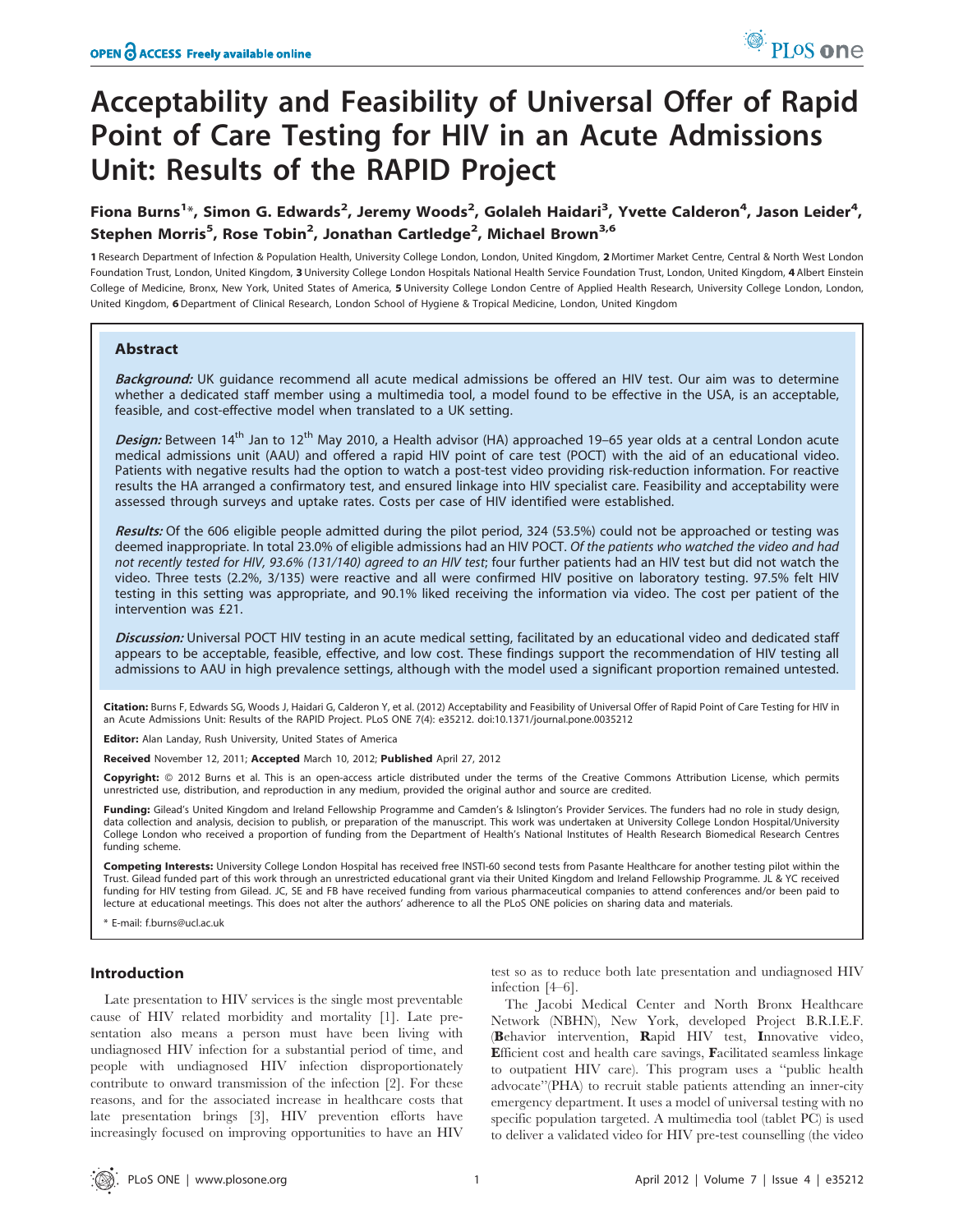lasts  $\sim 90$  seconds and is available in 2 languages), followed by a rapid POCT. A post-test video, viewed while the individual waits for the test results, delivers risk reduction counselling and education. The educational videos are as effective as in-person counselling in conveying information related to testing [7]. Basic demographic and risk factor data are collected through this tool using touch screen technology. Using this model, of 7109 eligible patients who watched the video, 87% (6218) were tested, identifying 57 new infections [8].

The publication of the National guidelines on HIV testing [9] in 2008 led to a number of initiatives to assess the feasibility, acceptability and cost effectiveness of new models of delivery for HIV testing. Our aim was to determine whether a model of care utilising a multimedia tool and dedicated staff and found to be effective in an emergency medical setting in New York, is an acceptable, feasible and cost effective model in reducing late presentation of HIV infection when translated to a UK setting.

## Methods

# Ethics Statement

The local Research Ethics Committee, part of the National Research Ethics Service, waived requiring formal ethical approval under SL24 Project not considered to be research, version 4.0 April 2009, as they regarded the pilot as service evaluation.

Data was collected on all new admissions to an acute admission unit (AAU) in Central London over a 16 week period (15<sup>th</sup> Jan to 11th May 2010 inclusive). Adults aged 19–65 in a stable clinical condition were eligible for inclusion in the HIV testing pilot. Patients who were only on the AAU during the weekend when the HIV testing service was not available were excluded from this analysis.

The service model employed consisted of a health advisor (HA) approaching all new stable admissions, and offering HIV testing with the aid of an educational video available in up to 4 languages. If patient accepted, a finger prick rapid HIV point of care test (POCT) was performed using the EU approved  $INSTI^{TM}$  test (sensitivity and specificity reported elsewhere) [10]. If the result was HIV negative the patient had the option of watching a posttest video providing risk-reduction information. If the result was reactive the HA explained the need for a confirmatory test, arranged the test and urgent follow up with the HIV service. All patients watching either video completed a questionnaire designed to evaluate patient satisfaction and collect process evaluation data (demographic and behavioural profiles). The questionnaire was delivered electronically with touch-screen technology via the tablet PC that patients used to watch the videos.

The video scripts were adapted from those used in Project BRIEF to suit a UK context and to meet BHIVA guidelines [9]. They were pretested in two focus groups with service providers and users. At the time of the pilot only an audio English version was available but now versions exist with English, French, Polish, and Spanish subtitles.

The tablet PC and all equipment necessary for the POCT tests were located on a small portable trolley that was wheeled to the bedside. Disposable headsets were used so as not to disturb other patients.

Following the completion of the project all staff who worked on the unit during the pilot period were surveyed about their experiences. Surveys were distributed at meetings for those still working on the unit and via email to those now located elsewhere.

Standard statistical tests, e.g. Chi<sup>2</sup> test and Student's t-test, were used to examine associations between variables.

We directly calculated the incremental cost of the educational video intervention versus treatment as usual from a National Health Service (NHS) perspective. The cost components included in the analysis were video equipment costs, cost of disposable equipment and staff costs incurred through training, delivering the intervention and post-test counselling. Resource use data for each cost component were collected in the study. We applied unit costs from market prices and published sources [11]. We conservatively assumed that the lifetime of the video equipment was approximately 1000 patients. The majority of the costs incurred were staff costs. We assumed in our main analysis that these would be incurred by a Health Advisor (Band 7), based on 3 tests per hour. In sensitivity analyses we explored the impact of using different staff and increasing the number of tests per hour.

## Results

During the study period there were 606 eligible (19 to 65 years of age inclusive and inpatient on weekday) admissions to the AAU, representing 602 individuals. As none of the repeat attendees had an HIV test on their first visit both visits are included in subsequent analyses. Three quarters (456/606, 75.3%) of all eligible admissions were approached to participate in the study. There were no significant differences in the gender, age, ethnicity, presentation pattern or length of stay between those approached and not approached (table 1).

Despite often multiple attempts, over half (53.5%) of approaches failed to encounter or engage the patient (table 2). Of the 282 patients whom were asked if they would be involved in the pilot project, 153 (54.3%) agreed. On introduction of video four patients asked or agreed to have an HIV test but did not want to watch the video, and five disclosed that they had recently tested for HIV and therefore withdrew from further involvement. Following the video a further eleven patients declined to test: four had tested within the past three months; two had never been sexually active; two declined because of communication difficulties; one wanted to test in an anonymous environment and was referred to the local sexual health clinic; one became unwell during the video; and one declined. In all, of the 140 patients who watched the video and had not tested for HIV in the preceding three months, 93.6% (131/140) agreed to an HIV test. All patients tested received their results at the time of testing.

Older people (aged 40 years or more) were less likely to accept to watch the video than younger patients  $(43.4\% \text{ vs. } 64.2\%, \text{ p} =$ 0.001), however if they did so uptake of the test did not differ by age (71.8% vs. 76.9%,  $p = 0.476$ ). There was no difference in the uptake of the video or HIV test by gender.

In total 23.0% of eligible admissions to AAU during the pilot period had a POCT HIV test, and 25.7% left AAU knowing their HIV status having tested on that admission or within the preceding three months, or previously been diagnosed HIV positive. Three tests (2.2%, 3/135) were reactive on POCT and all were confirmed HIV positive on further laboratory testing.

The three patients diagnosed HIV positive were a 48 year old British man with pneumonia, presumed Pneumocystis jirovecii pneumonia (PCP), CD4 20; a 42 year old Nigerian woman admitted with bacterial pneumonia, CD4 40; and a 60 year old British man with rectal bleeding on warfarin, CD4 590. All three patients were seen by specialist HIV services whilst an inpatient and remain engaged with HIV services 12 months on. Only one of the three had previously tested for HIV, the 48 year old British man having tested over 5 years previously.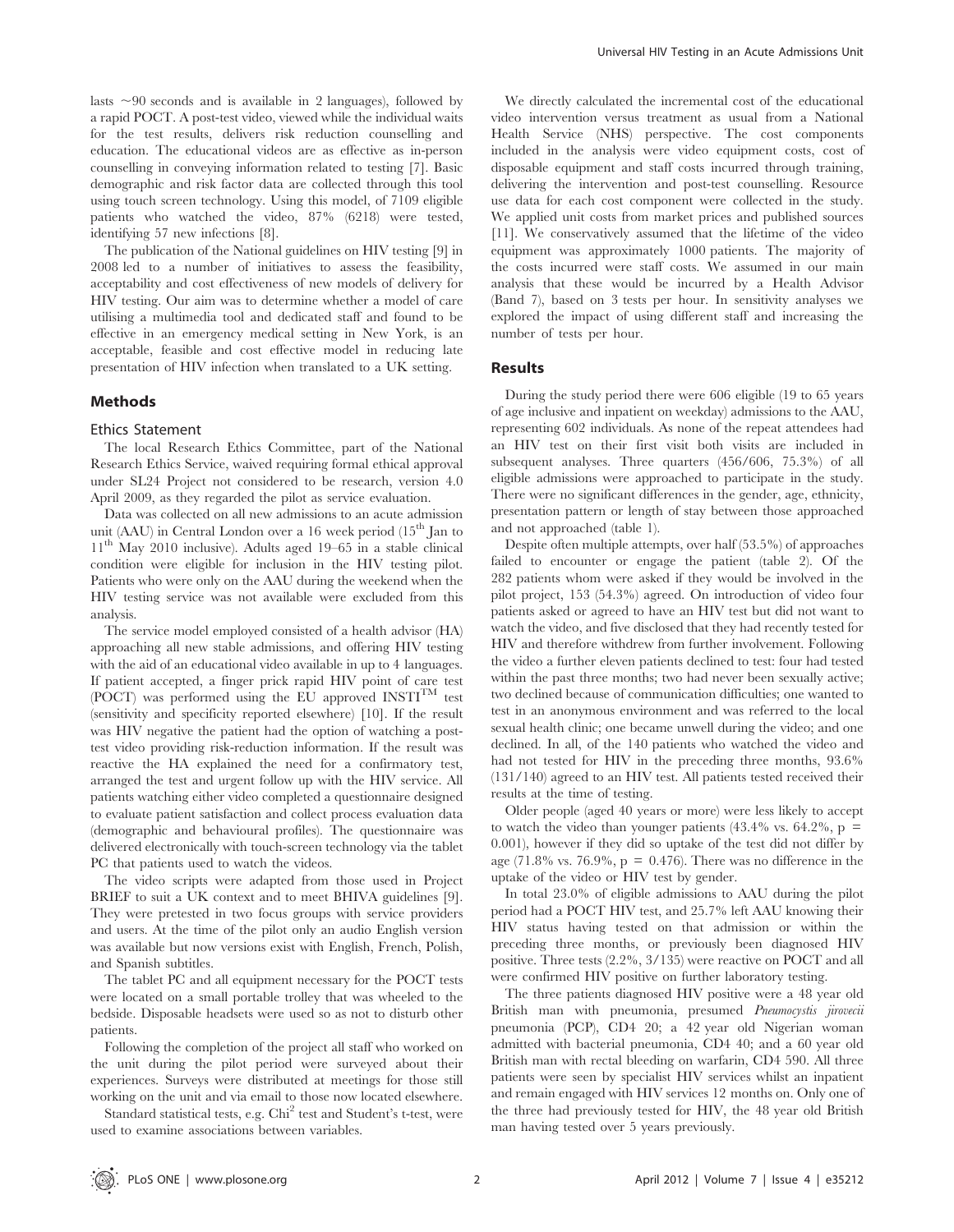Table 1. Characteristics of eligible patients admitted to AAU during pilot.

| Characteristic                                            | Total $(N = 606)$ % | Approached $(n = 456)\%$ | P value |
|-----------------------------------------------------------|---------------------|--------------------------|---------|
| Male                                                      | 56.8                | 56.6                     | 0.892   |
| Age (years) (median age 44)                               |                     |                          | 0.126   |
| $19 - 35$                                                 | 32.7                | 34.4                     |         |
| $36 - 65$                                                 | 67.3                | 65.6                     |         |
| Ethnicity ( $n = 590$ )                                   |                     |                          | 0.726   |
| <b>British</b>                                            | 42.4                | 42.7                     |         |
| African                                                   | 4.7                 | 4.3                      |         |
| Other/not stated                                          | 52.9                | 53.0                     |         |
| Indicator disease* present during admission ( $n = 591$ ) | 13.5                | 13.2                     | 0.695   |
| Inpatient <48 hours                                       | 53.9                | 53.6                     | 0.842   |

\*As defined in National Guidelines on HIV testing [9].

doi:10.1371/journal.pone.0035212.t001

# Respondent Characteristics

The majority of RAPID participants (patients who watched the video and completed the survey) were male (58.6%), and the median age was 38.5 years. Over half (51.9%) resided in the hospital catchment area (local boroughs of Camden or Islington), and 85.5% were from within London. Over two fifths (42.8%) of participants were born abroad: 19 (12.5%) in Europe, 17 (11.2%) in Africa (9, 5.9% black African) and 15 (9.9%) in Asia or the Indian sub-continent. During the pilot the video was only available in spoken English (subsequently versions with English, French, Polish and Spanish subtitles have been developed), despite this 87.5% of patients stated the video was in their preferred language.

Forty percent (61/152) of participants had previously had an HIV test, however only 22 (14.5%) had tested within the past 12 months and 19 (12.5%) had tested more than 5 years previously. Five participants who had previously tested (14.8%, 5/61) reported they never received the results of their last HIV test. Almost 20% of participants reported behaviour associated with increased risk for HIV (table 3). Prior HIV testing was more prevalent in those reporting an HIV risk behaviour than those who did not  $(75.0\% \text{ vs. } 32.8\%, \text{ p} \leq 0.001)$ .

# Table 2. Outcome to bedside approach.

| Of 606 eligible admissions:     | N (%)       |
|---------------------------------|-------------|
| Known HIV positive              | $7(1.2\%)$  |
| Patient discharged              | 44 (7.3%)   |
| Patient absent                  | 64 (10.6%)  |
| Patient too unwell <sup>1</sup> | 107 (17.7%) |
| Unable to consent <sup>2</sup>  | 56 (9.2%)   |
| Other $3$                       | 38 (3.0%)   |
| Tested already <sup>4</sup>     | $8(1.3\%)$  |
| Consent sought                  | 282 (46.5%) |

<sup>1</sup>Ward staff provided information on who should not be approached due to ill health on daily basis.

<sup>2</sup>Usually due to intoxication or psychiatric illness.

<sup>3</sup>Includes relatives or friends visiting, eating, language barriers and with staff. 4 HIV test already performed during current admission.

doi:10.1371/journal.pone.0035212.t002

# Patient Acceptability

The overwhelming majority (97.5%) of participants of the RAPID pilot thought POCT HIV testing in the AAU was a good idea, and 96.7% thought rapid HIV testing appropriate in this setting. Almost all (90.1%, 137/152) participants liked receiving information via video, and the majority (80.3%, 133/152) felt the short video answered their questions about HIV testing. The main reason for patients not liking the use of video was because they would prefer face to face interaction (11/14); two patients also mentioned that they were not able to ask questions they wanted to, and another two felt the leaflet introducing the project had already provided sufficient information. Participants were asked if the Health advisor running the pilot made it easy to get tested: 82.9% responded 'yes, very', 10.5% 'yes, a little', and 5.9% 'not sure'.

Finally participants were asked how they would prefer rapid HIV testing to be offered: 2.6% preferred video alone, 15.8% a health advisor alone, 9.2% a combination of health advisor and leaflet, 46.1% the combination of video and health advisor, and 25.7% a combination of health advisor, video and leaflet.

#### Acceptability to Staff

Responses were obtained from 61.5% (88/143) of clinical staff working on AAU during the pilot; the response rate was lower amongst doctors of all grades (50%), than among nurses and health care assistants (74.1%). No staff felt the service had disrupted their job in any way, and all staff felt the service should be continued. 92% of doctors believed that more of their own patients were now tested for HIV (table 4), and no doctors felt the service made them less likely to offer a test; with three-quarters of doctors believing the service increased the likelihood of them requesting an HIV test either directly or via the service.

Regular POCT testing on AAU continued until June  $25<sup>th</sup>$ , and the number of standard laboratory HIV test requests in AAU in the five months preceding and during pilot did not significantly differ (data not shown).

#### Cost

The additional cost of the equipment required for the educational video was  $\angle 1709$  (Table 5). The incremental cost of the education video intervention per patient was  $\mathcal{L}21$  (Table 6). The largest component of the cost was the staff cost to run the video and test and associated administration (49% of the total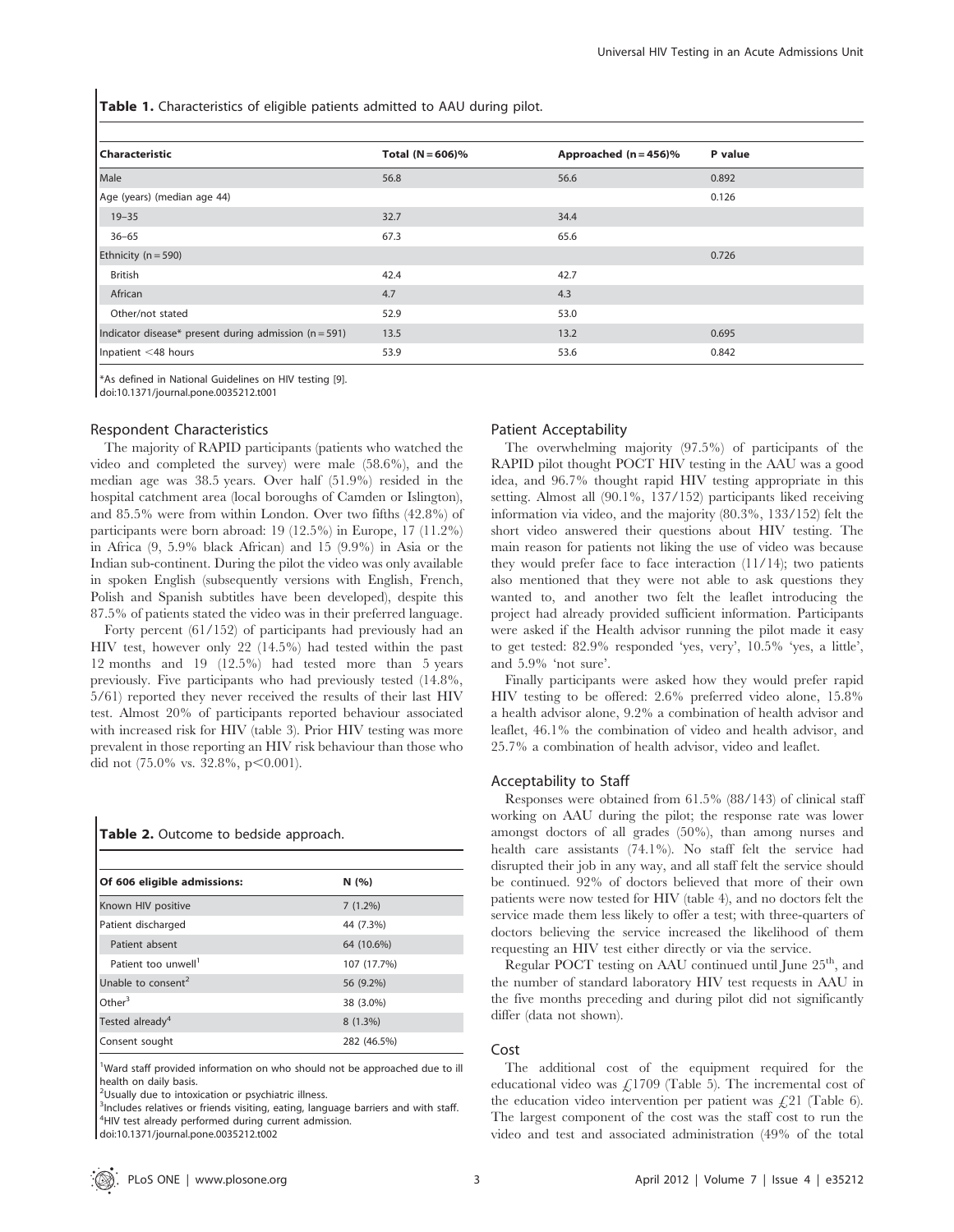Table 3. Reporting of HIV risk factors by gender ( $n = 147$ ).

| Ever reported:                             | Total $(N = 147)$<br>Men $(N = 85)$ |              | Women $(N=62)$ |  |
|--------------------------------------------|-------------------------------------|--------------|----------------|--|
|                                            | % (n)                               | % (n)        | % (n)          |  |
| <b>Previous STI</b>                        | $9.5\%$ (14)                        | 11.8% (10)   | $6.5\%$ (4)    |  |
| Injecting drug use                         | $1.4\%$ (2)                         | $2.4\%$ (2)  | $\mathbf{0}$   |  |
| Sex with a man who has sex with men        | $7.5\%$ (11)                        | $10.6\%$ (9) | $3.2\%$ (2)    |  |
| Sex with an HIV positive person            | $1.4\%$ (2)                         | $1.2\%$ (1)  | $1.6\%$ (1)    |  |
| Sex with a person who uses injection drugs | $2.7\%$ (4)                         | $3.5\%$ (3)  | $1.6\%$ (1)    |  |
| None of the above                          | 81% (119)                           | 76.5% (65)   | 87.1% (54)     |  |

doi:10.1371/journal.pone.0035212.t003

incremental cost). The cost per case identified was  $\mathcal{L}$ 1,083. If the costs of disposable equipment were excluded on the basis that these would have been incurred in any case, then the incremental cost of the education video per patient fell from  $\mathcal{L}21$  to  $\mathcal{L}15$ . If the service was provided by a Nurse Band 5 rather than a Health advisor Band 7 the cost per patient fell from  $\mathcal{L}$ , 21 to  $\mathcal{L}$ , 18. If it was provided by a Healthcare Assistant they fell to  $\mathcal{L}$ 14. If 6 rather than 3 tests were undertaken per hour then the costs per patient were  $\mathcal{L}$ 16,  $\mathcal{L}$ 14 and  $\mathcal{L}$ 12, depending on whether the staff member involved was a Health advisor Band 7, Nurse Band 5 or Healthcare Assistant.

# **Discussion**

Routine HIV point of care testing in the AAU setting was acceptable to patients. It was successful in identifying cases of HIV and demonstrates the potential for earlier diagnosis in screening those without indicator diseases. Using a service model with a dedicated staff member compared to one where HIV testing is embedded within routine clinical practice undoubtedly increased costs, however the cost per case identified still compares favourably with other screening programmes in the UK [12]. The provision of a dedicated staff member also ensured staff acceptability and no disruption to current services.

For this pilot we deliberately used a senior Health Advisor with a lot of experience in delivering HIV results however with appropriate training and support a more junior staff member could run the service. In project BRIEF in New York, this role is fulfilled by 'Public Health Advocates', who usually have no formal clinical training other than the two weeks of training they get once employed on the project.

The use of digital media (the video) ensured consistent messaging, and that information was conveyed in an easy manner for patients with health literacy or literacy issues. Digital media has the ability to overcome linguistic issues, to be flexible around patient care, and can be delivered on sustainable system wide tools, for example patient television. Furthermore the use of video was liked by patients although the survey data suggests that face to face contact time remains important. Unfortunately different models of service delivery, such as video or health advisor alone, were not able to be assessed in the current study.

|  |  |  |  | Table 4. Staff attitudes and experiences of RAPID project. |  |  |
|--|--|--|--|------------------------------------------------------------|--|--|
|--|--|--|--|------------------------------------------------------------|--|--|

|                                                                                                         | Doctors $(n=44)$         | <b>Nurses &amp; Health-care</b><br>Assistants $(n = 40)$ |
|---------------------------------------------------------------------------------------------------------|--------------------------|----------------------------------------------------------|
| Aware of service                                                                                        | 93%                      | 85%                                                      |
| Is this service:                                                                                        |                          |                                                          |
| Not needed                                                                                              |                          | $\overline{\phantom{0}}$                                 |
| Useful                                                                                                  | 30%                      | 21%                                                      |
| Very useful                                                                                             | 60%                      | 38%                                                      |
| No opinion                                                                                              | 10%                      | 11%                                                      |
| Influence of a dedicated person offering HIV tests on the number of own patients having an<br>HIV test: |                          |                                                          |
| More people now tested                                                                                  | 92%                      | 85%                                                      |
| Less people now tested                                                                                  | 3%                       | $\overline{\phantom{m}}$                                 |
| No change in number tested                                                                              | 5%                       | 15%                                                      |
| Influence of having a dedicated HIV testing service on requesting an HIV test from patients             |                          |                                                          |
| More likely to offer test directly                                                                      | 35%                      | Not applicable                                           |
| More likely to ask RAPID service to offer test                                                          | 40%                      | Not applicable                                           |
| Less likely to request test as assume will occur as part of RAPID                                       | $\overline{\phantom{0}}$ | Not applicable                                           |
| Not changed my practice                                                                                 | 25%                      | Not applicable                                           |

doi:10.1371/journal.pone.0035212.t004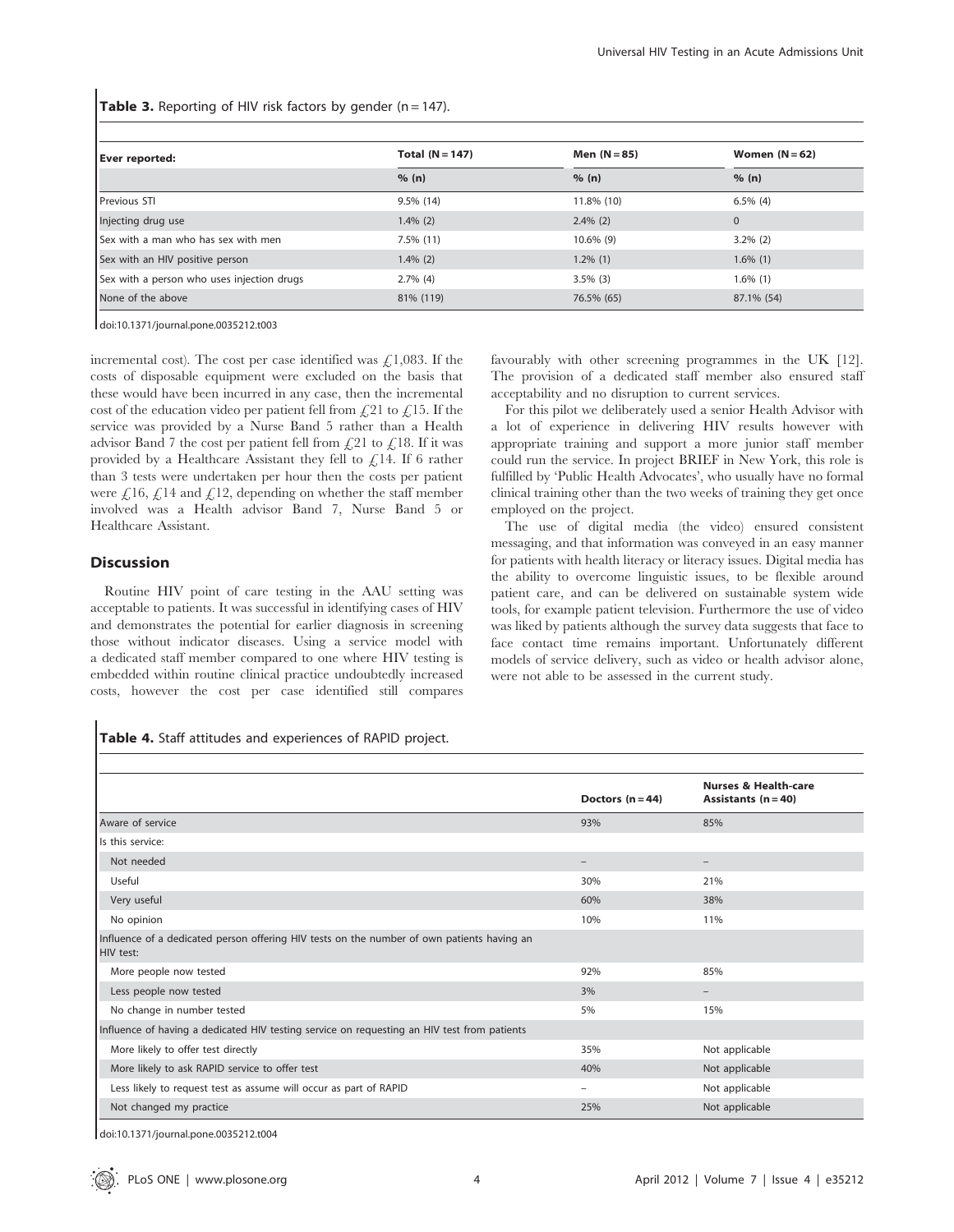# Table 5. Equipment costs.

|                                                                  | Cost (ex $VAT$ ) <sup>1</sup> |
|------------------------------------------------------------------|-------------------------------|
| <b>Equipment</b>                                                 |                               |
|                                                                  | £                             |
| <b>Start up costs</b> (excluding video production <sup>2</sup> ) |                               |
| Toshiba Portege M750-13c T5870 <sup>3</sup>                      | 979                           |
| Simple-smart Laptop Cart <sup>4</sup>                            | 325                           |
| Kensington Micro Saver Disc Lock <sup>3</sup>                    | 29.99                         |
| Sharps bin                                                       | 1.73                          |
| SNAP Survey software license                                     | 373.75                        |
| Total:                                                           | 1709.47                       |
| <b>Disposables</b> (per test performed)                          |                               |
| <b>INSTi kits</b>                                                | 6.50                          |
| Disposable Gloves                                                | 0.05                          |
| Lightweight Stereo Headphones                                    | 0.88                          |
| Pulp tray                                                        | 0.03                          |
| Total:                                                           | 7.46                          |

<sup>1</sup>As bought in December 2009.

<sup>2</sup>The videos are available free of charge from corresponding author so this cost would not need to be replicated if same service was to be implemented elsewhere.

<sup>3</sup>Supplied by Misco.

4 Supplied by RDP Health.

doi:10.1371/journal.pone.0035212.t005

For the purposes of this paper costings are based on the first 1000 patients seen however the video equipment would be expected to last well beyond the first 1000 patients and subsequent costs would reduce accordingly. 22% of all patients aged 19– 65 years were admitted to the AAU and subsequently discharged between 5 pm Friday and 9 am Monday and thus excluded from this study. These patients were likely to be younger (mean age 40 versus 44 years) but there was no gender difference compared with patients on AAU during testing hours. The authors would expect more alcohol related admissions over weekends but whether this directly equates with HIV risk is unknown.

The main criticism of this model could be that it fails to embed HIV testing within routine clinical practice, often referred to as 'normalising HIV' [13]. This is a concern that the authors share, however without the will of clinical colleagues in other specialties, sustained routine HIV testing within general medical practice in the UK currently appears to elude us; the notable exception to this of course being the hugely successful universal antenatal screening programme [14]. Implementation of the HIV antenatal screening programme was supported by specific national health policy [15]. While guidelines have been published recommending expansion of HIV testing opportunities to setting such as AAUs these fall short of policy recommendations.

A further criticism could be that two of the three cases identified were likely to have been detected through the already locally established practice of targeted testing of high risk individuals as defined by indicator disease or risk group [16], and that expanding practice to universal testing is unnecessary. The authors would certainly like to believe that the two cases with indicator diseases would have been identified without the RAPID pilot in place, unfortunately published data suggests that this may not necessarily have occurred [16,17]. Earlier diagnosis is increasingly acknowledged as fundamental in prevention of HIV related morbidity and mortality, and in the prevention of onward transmission of infection. Testing based on indicator diseases, as found in the current study, is unlikely to identify people in the early stages of HIV infection. The third case, the 60 year-old gentleman admitted with rectal bleeding, reported no high risk behavior and to our knowledge had never accessed sexual health services; without universal testing his HIV would almost certainly have remained undetected until presenting at some later date with advanced disease.

No difference was found between those approached and not approached in terms of gender, ethnicity, patient stay, or indicator disease status, suggesting the pilot used a truly non targeted approach. Generalisability to other clinical settings however is hindered by the highly specific population and setting of the study. HIV case-finding outside of the London AAU setting is likely to influence the cost-effectiveness of the model.

For any screening procedure to be viable it must fulfill certain criteria, often called the Wilson-Jungner criteria [18]. The criteria are listed in short below followed by findings based on current study. Wilson-Jungner Screening Criteria and HIV testing in AAUs.

• The condition that is being sought must be sufficiently common in the group being screened to make screening worthwhile.

Taking those already known to be HIV positive  $(n = 7)$  and those newly diagnosed  $(n = 3)$  the diagnosed HIV positive prevalence in the AAU setting was  $1.7\%$  (10/606) – suggesting AAU is a highly appropriate location to target HIV testing in areas of high prevalence.

• Screening will lead to earlier detection of a treatable disease so that outcome is significantly improved.

Universal screening has lead to early detection in one of the three cases identified. Earlier detection of HIV is associated with reduced short term and all cause mortality [19,20].

• The screening technique has acceptable costs per case identified and the procedure is acceptable to both patients and staff.

Even at the highest cost estimate of  $\ell$ 1083 per case identified, this program demonstrated reasonable cost and acceptability to staff and patients.

• There will be a high enough uptake to make the procedure valid.

Uptake of the POCT test was extremely high once patients watched the video. Alternative strategies such as universal offer of POCT HIV test in the absence of video were not explored in the current pilot.

There will be high specificity (low rate of false positives) and a very high sensitivity (very low rate of false negatives).

The specificity of the test is marketed at 99.5% and the sensitivity at 97.5% [10].

• Investigation and management of positive results will not overburden the system.

Having a dedicated staff member minimizes potential disruption to services. They can arrange confirmatory testing, post test counselling, and linkage into HIV care. All test results are delivered at the time of testing.

## Implications

It is estimated that prevention of one new HIV infection in the UK saves between  $£280,000$  and  $£360,000$  in direct lifetime healthcare costs [21]. Thirty five Primary care Trusts in England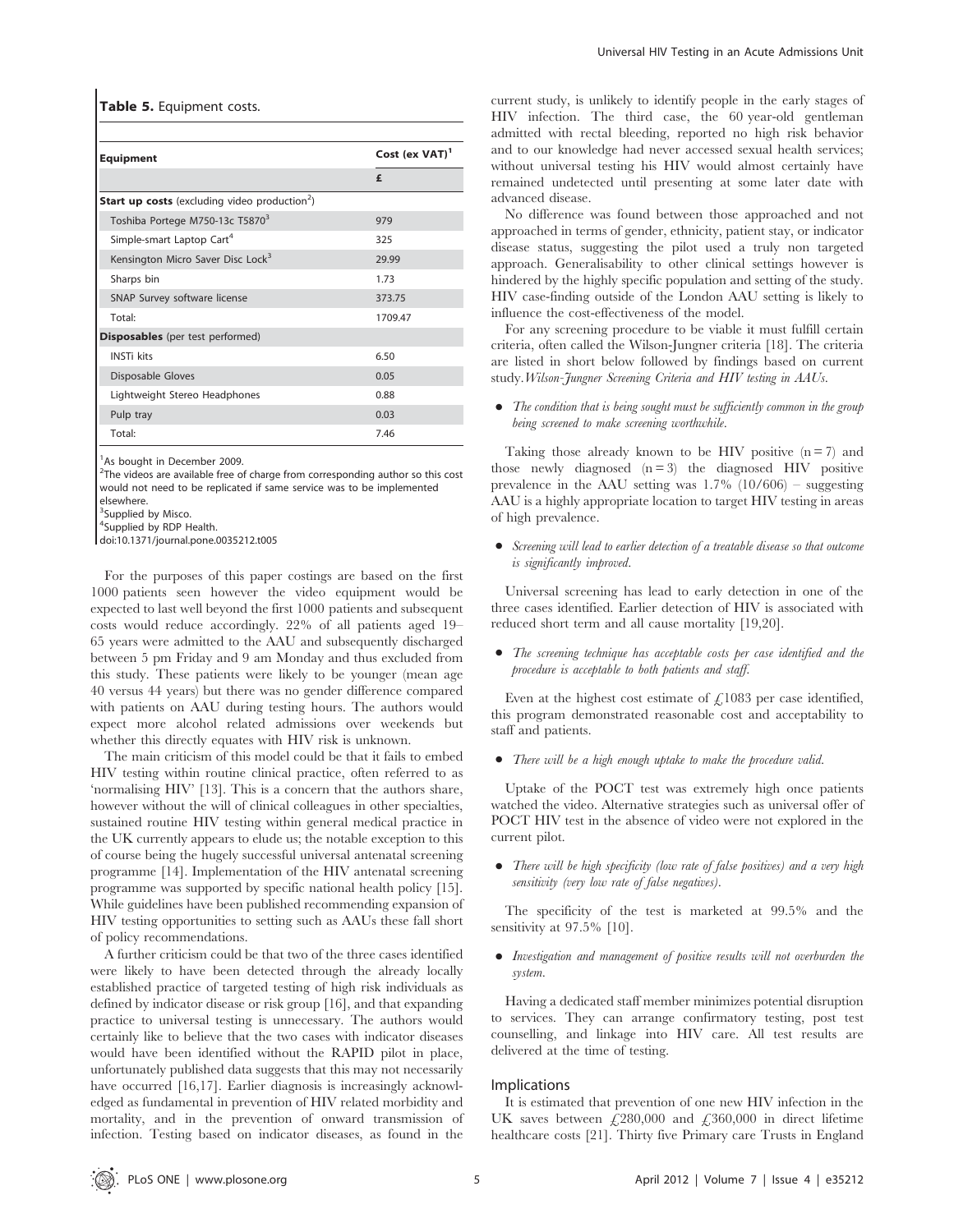Table 6. Cost estimates for first 1000 patients.

| <b>Activity</b>                                                  |              | <b>Health advisor Band 7</b> | <b>Nurse Band 5</b> | <b>Health-Care Assistant</b> |
|------------------------------------------------------------------|--------------|------------------------------|---------------------|------------------------------|
| Cost per hour <sup>1</sup>                                       |              | £36                          | £26                 | £14                          |
| Training                                                         |              | £1,350.00                    | £975.00             | £1,050.00                    |
|                                                                  |              | $(37.5$ hours)               | $(37.5$ hours)      | (75 hours)                   |
| Start up costs <sup>2</sup> (see table 5)                        |              | £1,709.47                    | £1,709.47           | £1,709.47                    |
| 3 tests per hour                                                 |              |                              |                     |                              |
| Watched video but no test                                        | 11.7 hours   | £421.20                      | £304.20             | £163.80                      |
| Withdraws as recently tested - no video                          | 1.13 hours   | £40.68                       | £29.38              | £15.82                       |
| Tests for HIV but does not watch video                           | 4.33 hours   | £155.88                      | £112.58             | £60.62                       |
| Watches video & tests for HIV                                    | 290 hrs      | £10,440.00                   | £7,540.00           | £4,060.00                    |
| Post test counselling (reactive tests only) &<br>linkage to care | 14.8 hours   | £532.80                      | £384.80             | £207.20                      |
| <b>Disposables</b>                                               | 896 tests    | £6,684.16                    | £6,684.16           | £6,684.16                    |
| Total:                                                           |              | £21,334.19                   | £17,739.59          | £13,951.07                   |
| Cost per patient                                                 |              | £21.33                       | £17.74              | £13.95                       |
| Cost per case identified                                         |              | £1,082.95                    | £900.49             | £708.18                      |
| 6 tests per hour <sup>2</sup>                                    |              |                              |                     |                              |
| Watched video but no test                                        | 5.85 hours   | £210.60                      | £152.10             | £81.90                       |
| Withdraws as recently tested -no video                           | $1.13$ hours | £40.68                       | £29.38              | £15.82                       |
| Tests for HIV but does not watch video                           | 4.33 hours   | £155.88                      | £112.58             | £60.62                       |
| Watches video & tests for HIV                                    | 145 hours    | £5,220.00                    | £3,770.00           | £2,030.00                    |
| Post test counselling (reactive tests only) &<br>linkage to care | 14.8 hours   | £532.80                      | £384.80             | £207.20                      |
| <b>Disposables</b>                                               | 896 tests    | £6,684.16                    | £6,684.16           | £6,684.16                    |
| Total:                                                           |              | £15,903.59                   | £13,817.49          | £11,839.17                   |
| Cost per patient                                                 |              | £15.90                       | £13.82              | £11.84                       |
| Cost per case identified                                         |              | £807.29                      | £701.40             | £600.97                      |

<sup>1</sup>Costs including qualifications. Taken from 'Unit Costs of Health & Social Care 2010' [11].

<sup>2</sup> Refer to table 5. Most equipment would be expected to last well beyond the first 1000 patients so future costs would reduce accordingly.

<sup>3</sup>Would require either simultaneous use of two laptops (parallel testing) or not including patient survey (collection of data on patient demographics, risk profile, acceptability). If parallel testing need to add further £1335.72 to start up costs (for second work station).

doi:10.1371/journal.pone.0035212.t006

have a prevalence of diagnosed HIV greater than 2 per 1,000 adult population. Whilst failing to embed HIV testing within routine clinical practice, utilization of a model of universal POCT HIV testing in an acute medical setting, facilitated by an educational video and dedicated staff may play an important role in the transition to normalization of HIV testing, as this model appears to be acceptable to both staff and patients, feasible, effective, and cost-effective.

With minimal staff training this model could also be adapted to one of universal POCT testing within routine clinical care. A clearly identified pathway to link those with reactive tests into specialist care for confirmatory testing, post test counselling, and

# References

- 1. BHIVA Audit & Standards Sub-Committee (2006) Mortality audit. BHIVA website http://www.bhiva.org/NationalAuditReports.aspx.
- 2. Marks G, Crepaz N, Janssen RS (2006) Estimating sexual transmission of HIV from persons aware and unaware that they are infected with the virus in the USA. AIDS 20: 1447–1450.
- 3. Krentz HB, Auld MC, Gill MJ (2004) The high cost of medical care for patients who present late  $(CD4 \leq 200 \text{ cells/microL})$  with HIV infection. HIV Med 5: 93–98.
- 4. National Institute for Health & Clinical Excellence (2011) Increasing the uptake of HIV testing to reduce undiagnosed infection and prevent transmission among

linkage into care should ideally support any such initiative, ideally through the provision of a HIV liaison nurse/health advisor.

## Acknowledgments

We are especially grateful to all the staff and patients on the Acute Admission Unit at UCLH.

# Author Contributions

Conceived and designed the experiments: FB MB SE JC YC JL RT. Performed the experiments: FB MB SE JW. Analyzed the data: FB GH MB SM. Wrote the paper: FB MB SE JC YC JL RT JW GH SM.

black African communities living in England. NICE public health guidance 33. 2011. National Institute of Health & Clinical Excellence.

- 5. National Institute for Health & Clinical Excellence (2011) Increasing the uptake of HIV testing among men who have sex with men. NICE public health guidance 34. National Institute for Health & Clinical Excellence. NICE public health guidance.
- 6. Branson BM, Handsfield HH, Lampe MA, Janssen RS, Taylor AW, et al. (2006) Revised recommendations for HIV testing of adults, adolescents, and pregnant women in health-care settings. MMWR Recomm Rep 55: 1–17.